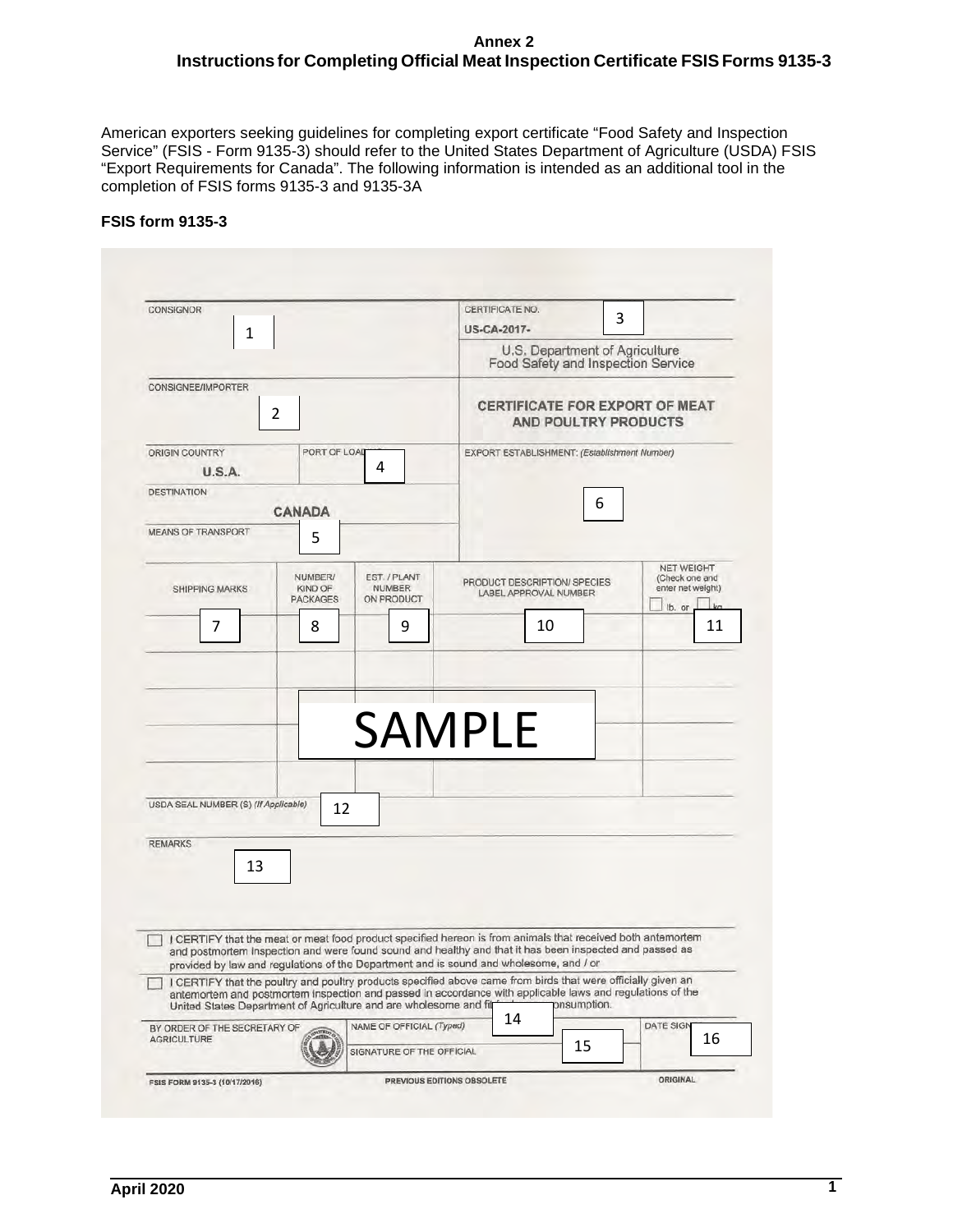#### **Annex 2 Instructions for Completing Official Meat Inspection Certificate FSIS Forms 9135-3**

\*\*Export Certificates must be typed, and

corrections/alterations/strikethroughs are not allowed.

Handwriting required information is not acceptable.

Box No. 1: commas and on separate lines in the field) of the person or entity applying for the export certificate. If desired, the applicant can also include a phone number and email address. Consignor/Exporter: Name and address (street, city, state, and zip code divided by

Box No. 2:  here[: http://inspection.gc.ca/webapps/foodlicenceregistry/en](http://inspection.gc.ca/webapps/foodlicenceregistry/en/)*/.Note: Importer/Exporter is no longer required to have a Canadian address.*  Consignee/Importer: Name, address and license number of the importer that holds a Safe Food for Canadians license. Consult the registry of license holders

| Box No. 3:   | <b>Certificate Number:</b> This box is pre-printed by the FSIS for each calendar year       |
|--------------|---------------------------------------------------------------------------------------------|
| Box No. 4:   | Port of loading: Name of the port where the meat product was loaded for export to<br>Canada |
| Box No. 5:   | <b>Means of Transport:</b> Truck, train, ship, airplane                                     |
| Box No. $6:$ | The Exporting establishment and number: The complete address and number of                  |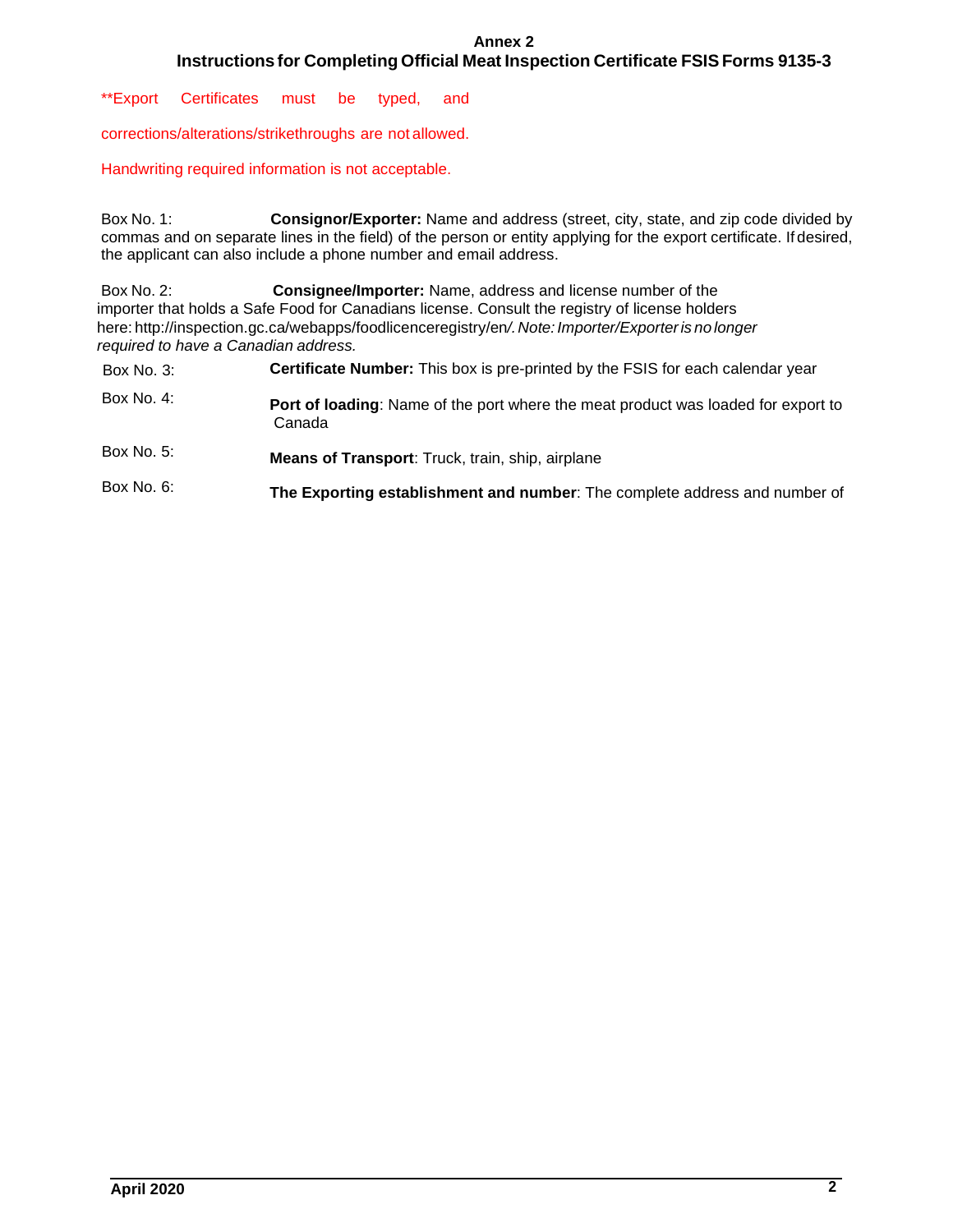#### **Annex 2**

# **Instructions for Completing Official Meat Inspection Certificate FSIS Forms 9135-3**

the eligible exporting establishment from where the meat product is shipped.

Box No. 7: shipping container in the shipment as the reference to the appropriate Export Certificate, it is not necessary to enter it in box 7. **Shipping marks:** If the Export Certificate number is being applied on each

#### **Unused space must be crossed out.**

Box No. 8: containers) used to ship the meat products (combos, cartons, drums, boxes, cases, etc. as listed on the **Number/kind of packages:** The number and the type of packages (shipping) 9060-6 application). If carcasses are shipped, then the word "carcasses" should be entered after the number.

#### **Unused space must be crossed out**.

 $Box No. 9$  on the shipping cartons of the product intended for export. All official establishments on this certificate must be eligible to export meat products to Canada as described in the plants eligible to export section of the export library for Canada. **Est./ Plant Number on Product:** Enter the establishment number marked

 description), and the unique product code associated with the product if the product code is desired. Box No. 10: **Product Description/Species**: Enter the labeled name of the product (i.e. commercial Enter the species of the product. If the product contains multiple species, enter the primary species of the product.

For unstamped product, must be preceded by the word "Unstamped,"

For individual product descriptors required here, follow the requirements listed in the export library.

#### **Unused space must be crossed out.**

Box No. 11: **Net weight**: The net weight of each category of meat product/product line can be indicated in metric and/or imperial units. The appropriate weight unit box must be ticked off.

#### **Unused space must be crossed out.**

Box No. 12: **Official Seal no(s):** Official seals number where applicable (consult export library)

Box No. 13: Remarks: Enter additional statement(s) as described in the exportlibrary.

- • This also includes replacement certificate statements for all original certificates if this is a replacement certificate.
- establishment name, ISO Code (if not the US). • As described in the export library, all slaughter establishment(s) that the final products are sourced from must be entered in this section. Processing establishment(s) must also be entered in this section. Enter these establishment using this format: establishment number,
- The seal number for unstamped products must be recorded in the remarks section\*.
- • In case a Continuation Sheet (FSIS form 9135-3A) is being used type "ContinuationSheet Attached".

#### **Unused space must be crossed out.**

| Box No. 14: | Name of Official: First and last name of signing official must be<br>typed/printed. Handwritten is not acceptable.                |
|-------------|-----------------------------------------------------------------------------------------------------------------------------------|
| Box No. 15: | Signature of the Official: Hand signature of signing official                                                                     |
| Box No. 16: | Date Signed: Date the Export Certificate is being signed by the official.<br>Include the Month, Day, Year. Must be typed/printed. |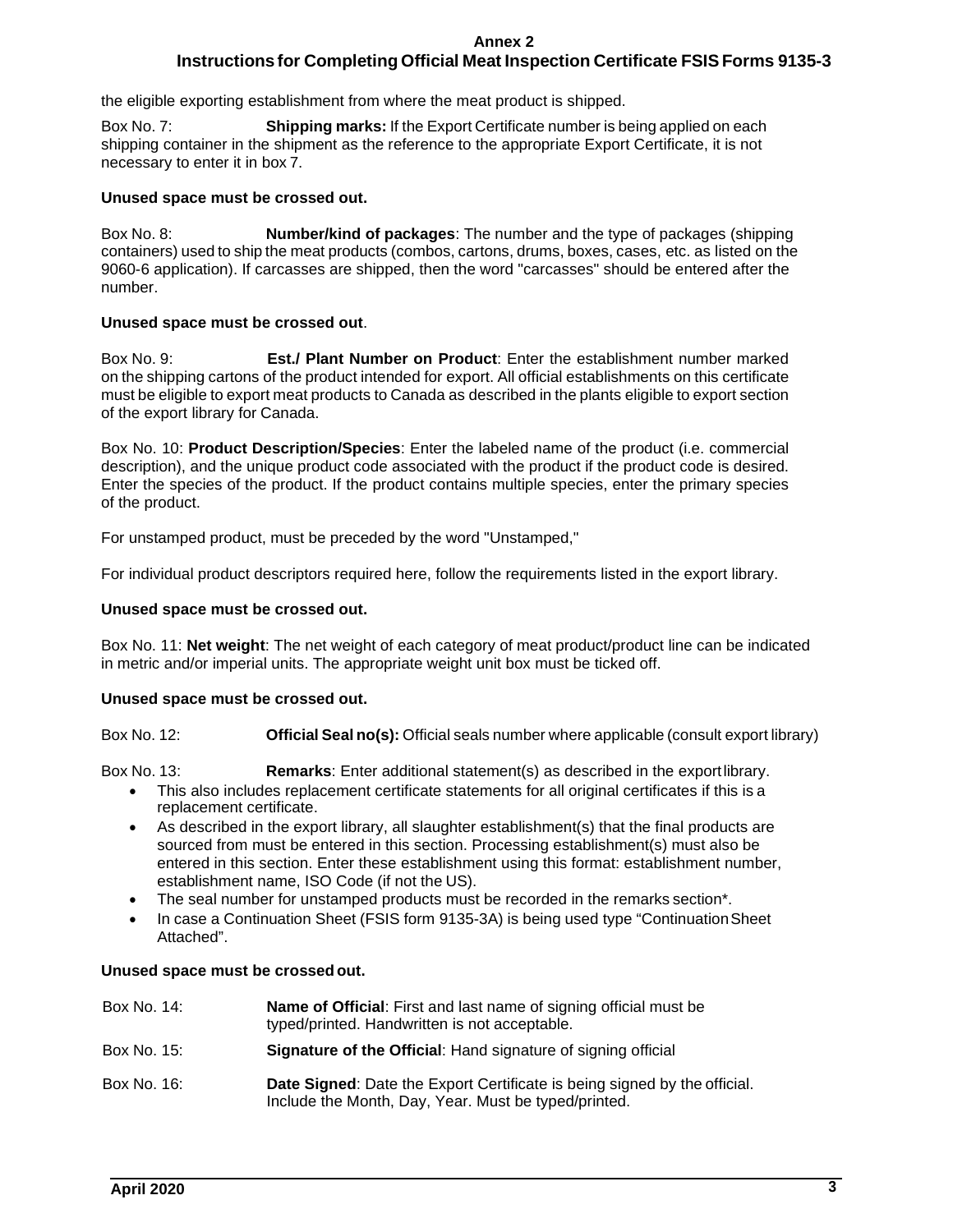## **Annex 2 Instructions for Completing Official Meat Inspection Certificate FSIS Forms 9135-3 and 9135-3A**

# **FSIS form 9135-3A – Continuation Sheet**

|                                                                 |   | U.S. Department of Agriculture<br>Food Safety and Inspection Service<br>CERTFICATE FOR EXPORT OF MEAT AND POULTRY PRODUCTS |               | CERTFICATE NO.<br>US-CA-                             |                                                      |
|-----------------------------------------------------------------|---|----------------------------------------------------------------------------------------------------------------------------|---------------|------------------------------------------------------|------------------------------------------------------|
| NUMBER /<br><b>SHIPPING MARKS</b><br>KIND OF<br><b>PACKAGES</b> |   | EST. / PLANT<br><b>NUMBER</b><br>ON PRODUCT                                                                                |               | PRODUCT DESCRIPTION SPECIES<br>LABEL APPROVAL NUMBER | NB<br>(checklorje and<br>enter net weight)<br>LBS or |
|                                                                 | 8 | 9                                                                                                                          |               | 10                                                   | 11                                                   |
|                                                                 |   |                                                                                                                            |               |                                                      |                                                      |
|                                                                 |   |                                                                                                                            |               |                                                      |                                                      |
| $\sim$                                                          |   |                                                                                                                            |               |                                                      |                                                      |
|                                                                 |   |                                                                                                                            | <b>SAMPLE</b> |                                                      |                                                      |
|                                                                 |   |                                                                                                                            |               |                                                      |                                                      |
|                                                                 |   |                                                                                                                            |               |                                                      |                                                      |
|                                                                 |   |                                                                                                                            |               |                                                      |                                                      |
| BY ORDER OF THE SECRETARY<br>OF AGRICULTURE                     |   | NAME OF OFFICIAL (Print)<br>SIGNATURE OF OFFICIAL                                                                          |               |                                                      | DATE                                                 |
| FSIS FORM 9135-3A (Edition date 01-23-2017)                     |   |                                                                                                                            | 14            |                                                      | OR                                                   |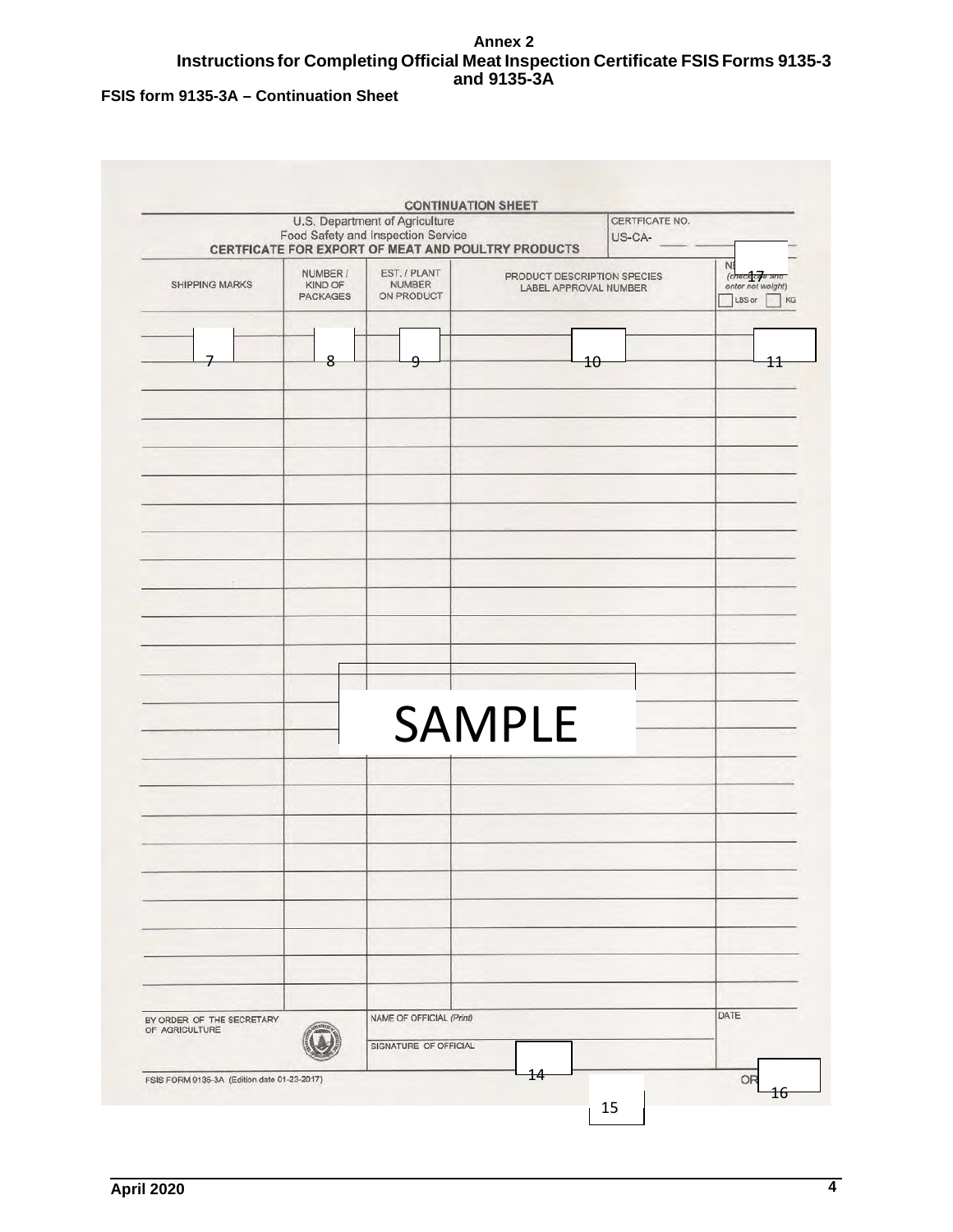# **Instructions for Completing Official Meat Inspection Certificate FSIS Forms 9135-3**

Box No. 17: Certificate Number: **Type** the certificate number from FSIS form 9135-3

# **Common mistakes/omissions identified to date by the CFIA**

Listed By Section

#### **Box No.1: Consignor:**

Missing consignor's address

#### **Box No. 2 Consignee/importer:**

 Consignee/Importer must contain the name, address, and license number of the importer that holds a Safe Food for Canadians License Consignee/Importer address incorrect and/or missing. Only one Consignee/Importer's name allowed on Original Certificate In Care Of (c/o) not allowed

#### **Box No. 3 and No. 17: Certificate Number**: USDA Certificate Number Certificate

 number not legible Certificatenumber incorrect or does not match attachments (FSIS letterhead certificates and continuation sheet) Original Certificate number is hand written, a hand written number is not allowed for the certificate number on attachments. Original Certificate number missing from the attachments.

#### **Box No. 6: Export Establishment: (Establishment number)**

Export establishment address missing or invalid

#### **Box No. 8: Number/Kind of Packages**

Multiple number or kinds of packages identified on one line of the product description. Number of Packages/Kind of Packages missing or invalid

#### **Box No. 9: Establishment/Plant Number On Product**

 The letter "P" for poultry, must be typed along with the establishment number to identify a Poultry Establishment/Plant More than one establishment/Plant number was included per product line. Establishment/Plant Number is invalid or missing

#### **Box No. 10• Product Description/Species, Label Approval Number**

 Multiple lines of identical product typed in the product description. Identical product must be shown on one line only.

Product description is not complete or is missing

 The product name is not compatible with the common name of meat products in Canada: [https://www.inspection.gc.ca/food/requirements-and-guidance/labelling/industry/meat-and](https://www.inspection.gc.ca/food/requirements-and-guidance/labelling/industry/meat-and-poultry-products/eng/1393979114983/1393979162475?chap=2)[poultry-products/eng/1393979114983/1393979162475?chap=2](https://www.inspection.gc.ca/food/requirements-and-guidance/labelling/industry/meat-and-poultry-products/eng/1393979114983/1393979162475?chap=2)